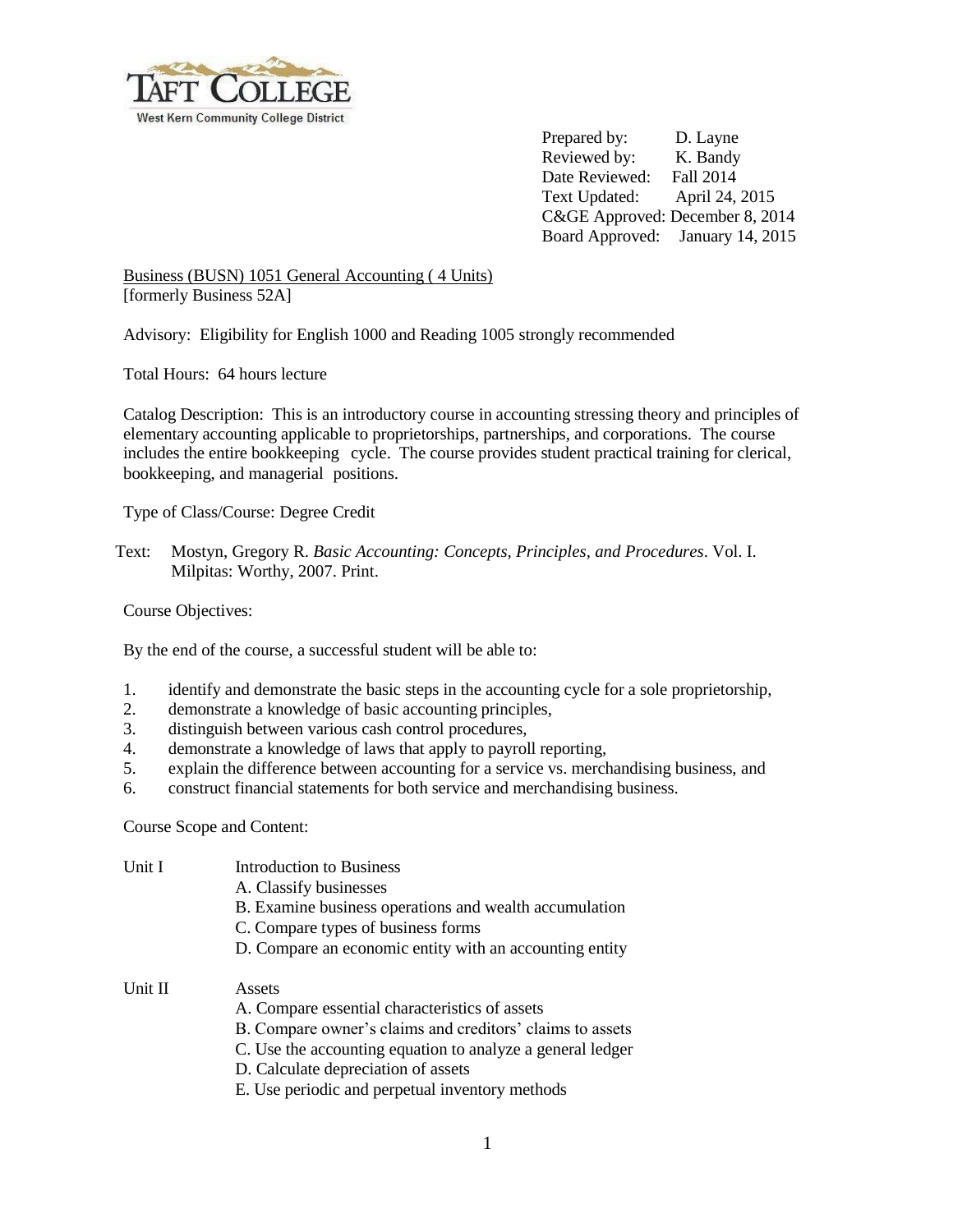

|           | <b>West Kern Community College District</b>                                     |
|-----------|---------------------------------------------------------------------------------|
| Unit III  | <b>Basic Accounting Transactions</b>                                            |
|           | A. Distinguish between types of transactions                                    |
|           | B. Compare six basic patterns of transactions                                   |
|           | C. Solve cumulative effect problems                                             |
|           | D. Explain five kinds of data arrangements                                      |
|           | E. Record transactions in the asset accounts                                    |
|           | F. Distinguish transactions between service and merchandise businesses          |
| Unit IV   | Liabilities                                                                     |
|           | A. Compare essential characteristics of liabilities                             |
|           | B. Record transactions in the liabilities accounts                              |
| Unit V    | Equities                                                                        |
|           | A. Compare features of equities                                                 |
|           | B. Distinguish between four basic changes in equities                           |
|           | C. Record transactions in the equity accounts                                   |
| Unit VI   | <b>Process</b>                                                                  |
|           | A. Use three-stage process in an accounting system                              |
|           | B. Examine ethics in accounting                                                 |
|           | C. Record basic transactions                                                    |
|           | D. Use special journals to record transactions                                  |
|           | E. Use a ledger and produce trial balances                                      |
|           | F. Correct errors in the accounting system                                      |
| Unit VII  | <b>Financial Reports</b>                                                        |
|           | A. Examine four qualities of information                                        |
|           | B. Prepare Income Statements for service and merchandise entities               |
|           | C. Prepare Balance Sheets for service and merchandise entities                  |
|           | D. Prepare Statement of Cash Flow for service and merchandise entities          |
|           | E. Examine the conceptual framework governing accounting                        |
| Unit VIII | Corporations                                                                    |
|           | A. Describe the corporate entity                                                |
|           | B. Account for basic stock transactions                                         |
|           | C. Compare corporations with proprietorships                                    |
| Unit IX   | Partnerships                                                                    |
|           | A. Describe a partnership                                                       |
|           | B. Account for basic partnership transactions                                   |
| Unit X    | Payroll                                                                         |
|           | A. Define the payroll process                                                   |
|           | B. Calculate basic payroll elements including pay rates, deductions, employers' |
|           | matches, and employers' taxes                                                   |
|           | C. Prepare basic payroll reports including paychecks, registers, and tax forms  |
|           |                                                                                 |

Learning Activities Required Outside of Class: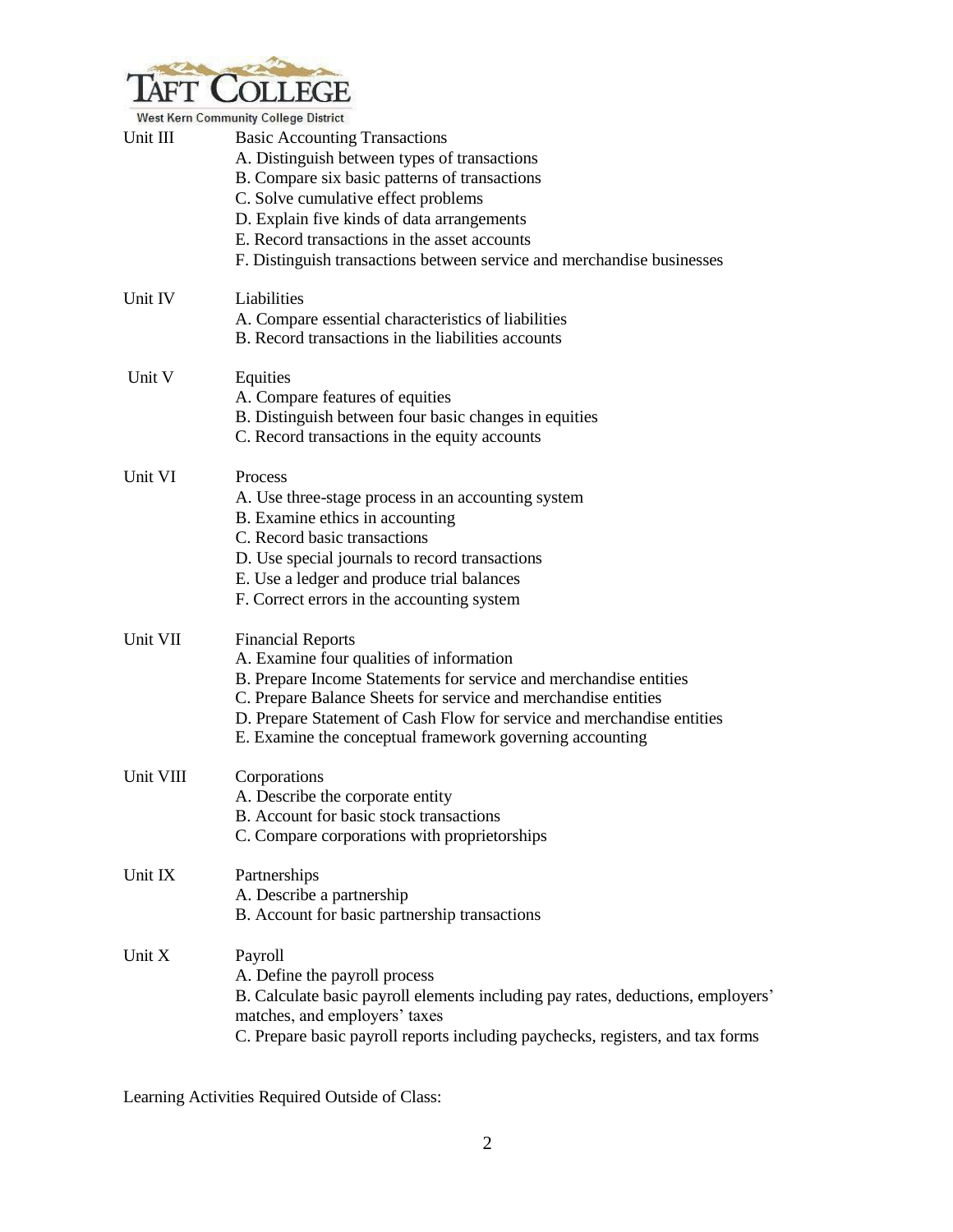

## West Kern Community College District

The students in this class will spend a minimum of 8 hours per week outside of the regular class time doing the following:

- 1. Studying class notes
- 2. Answering questions
- 3. Completing required reading
- 4. Performing problem solving activities or exercises
- 5. Doing written work
- 6. Participating in group projects

Methods of Instruction:

- 1. Lectures
- 2. Demonstrations of sample problems on blackboard
- 3. Assigned problems from the text
- 4. Multimedia presentations
- 5. Group explorations
- 6. Case studies and scenarios

Methods of Evaluation:

- 1. Writing assignments, including:
	- a. written homework from chapters
	- b. group reports
	- c. topic paper written under American Psychological Association (APA) style guide
	- d. chapter critical analysis reflections
	- e. case studies
	- f. scenarios
	- g. simulations
- 2. Problem-solving demonstrations, including:
	- a. exams
	- b. homework problems
	- c. laboratory reports
	- d. case study recommendations and solutions
- 3. Other summative examinations using combinations of:
	- a. multiple choice questions
	- b. matching items
	- c. true/false questions
	- d. short answer questions
	- e. fill in the blank responses
- 4. Participation including:
	- a. role-playing and group activities
	- b. oral presentations and demonstrations
	- c. discussion responses
	- d. scenario reflections